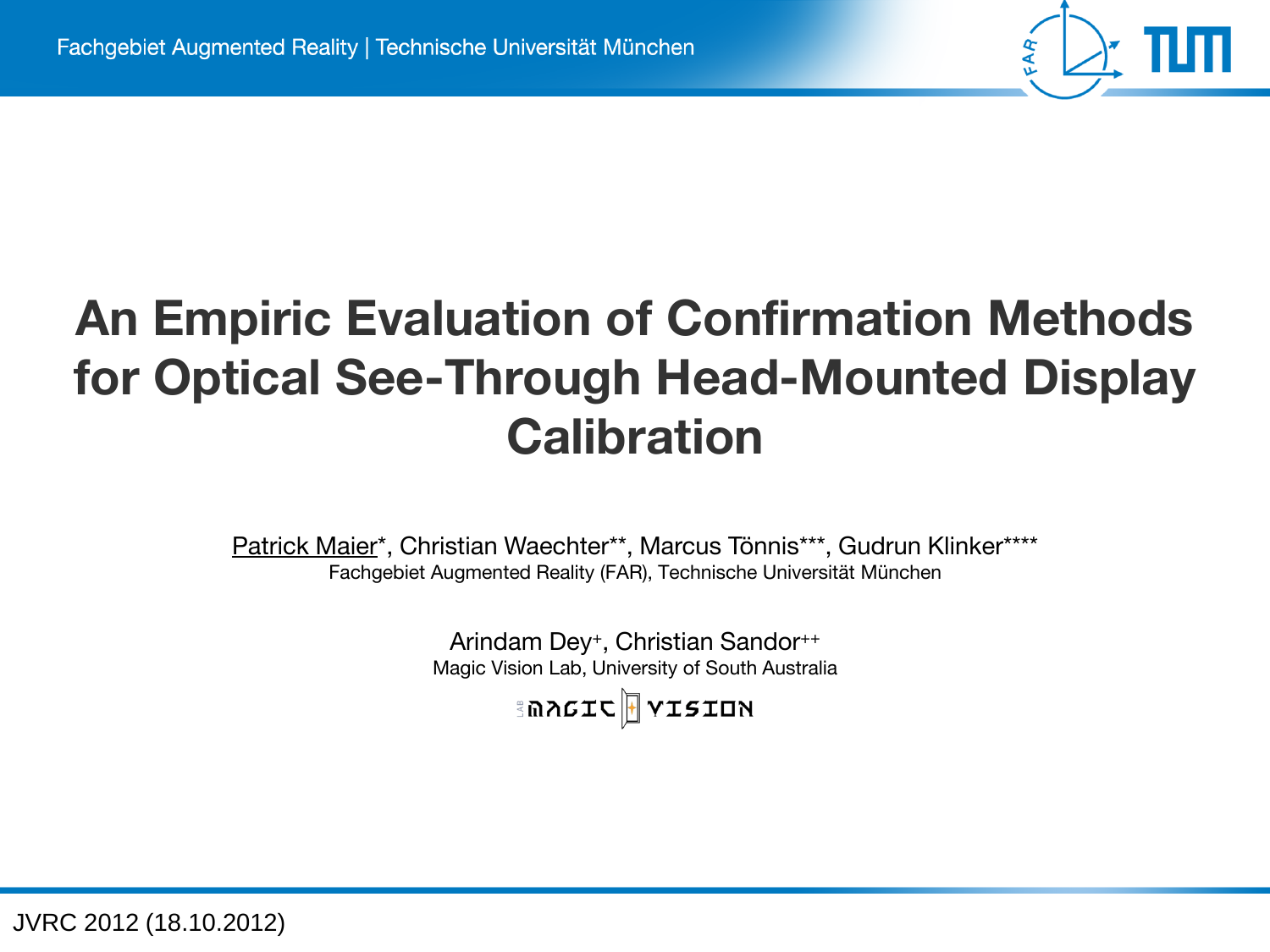

# **Head Mounted Display Calibration for AR**

AR needs a perfect overlay of reality and augmentation.

 $\Rightarrow$  Display Calibration

# Easy for **Video** See-Through HMD More complex for **Optical** See-Through HMD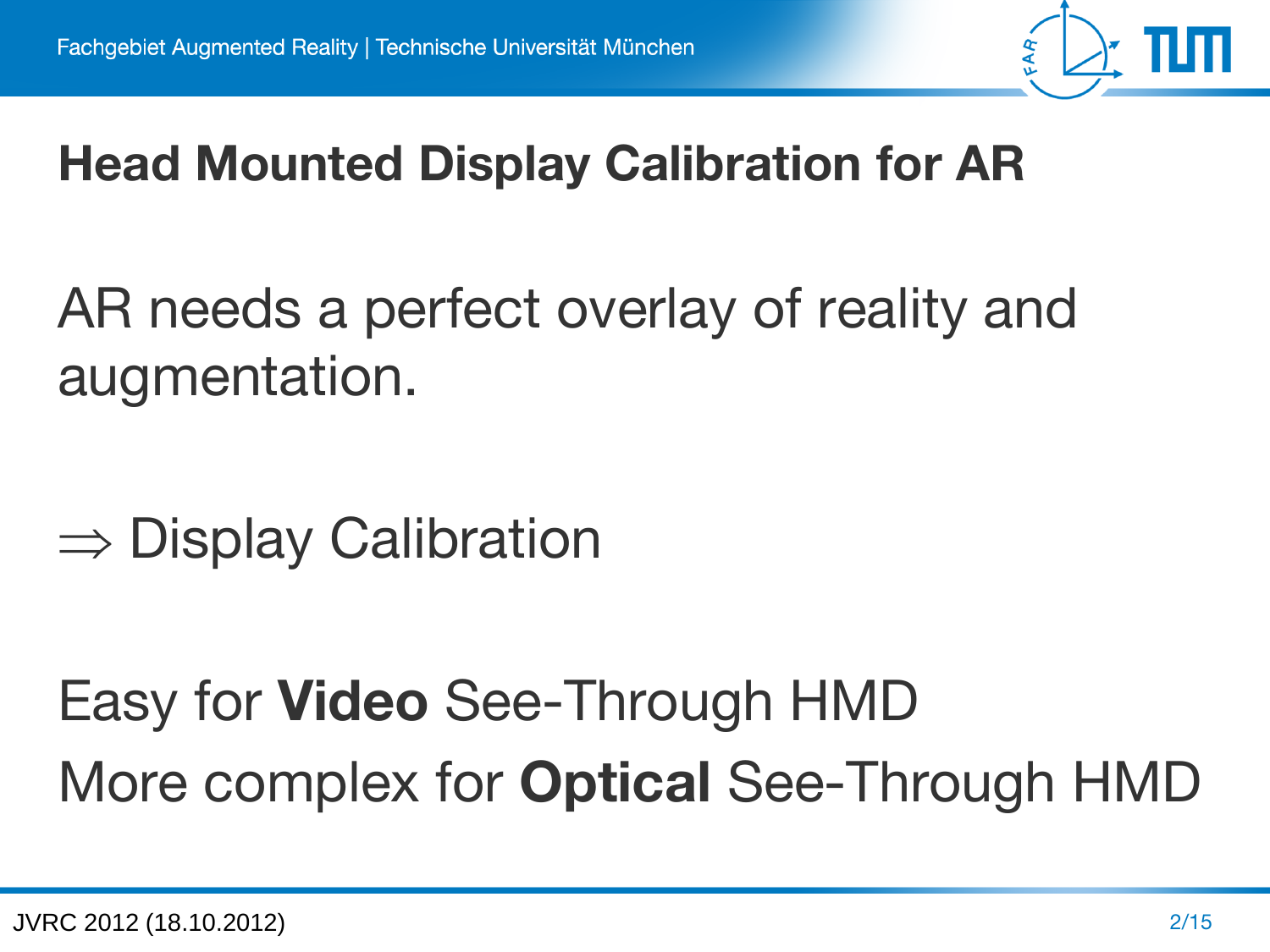

# **HMD Calibration**

# Video See-Through HMDs:

• Computer generated Calibration Matrix

# Optical See-Through HMDs:

- SPAAM
- Human in charge of data
- Errors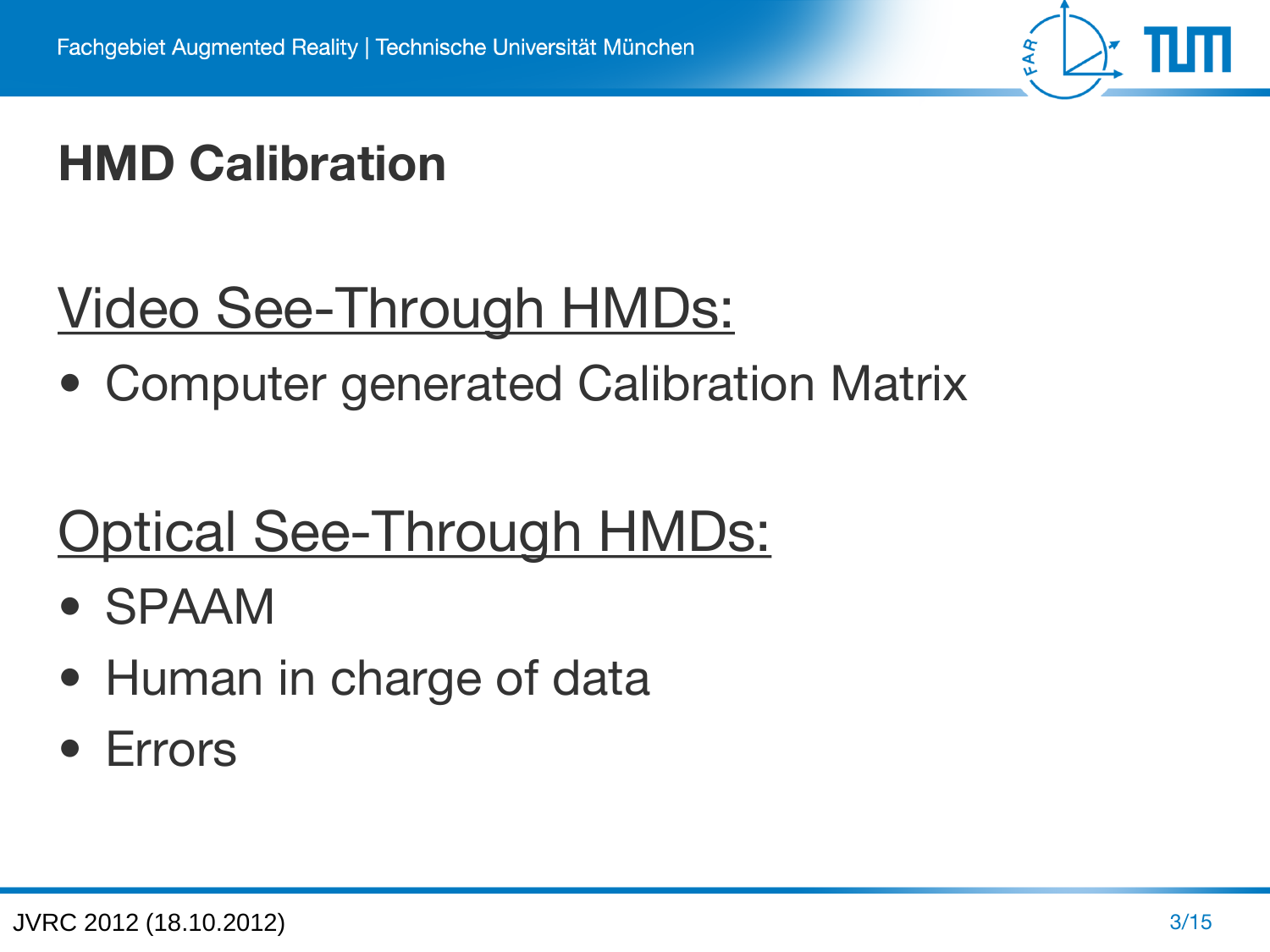# **SPAAM Calibration**

- Calibration Matrix from 3D-2D correspondences
- User generates correspondences
- First: User aligns 3D-Point with 2D-Point
- Then: User confirms the alignment

**Has the Confirmation Method an influence on the quality of the Alignments?**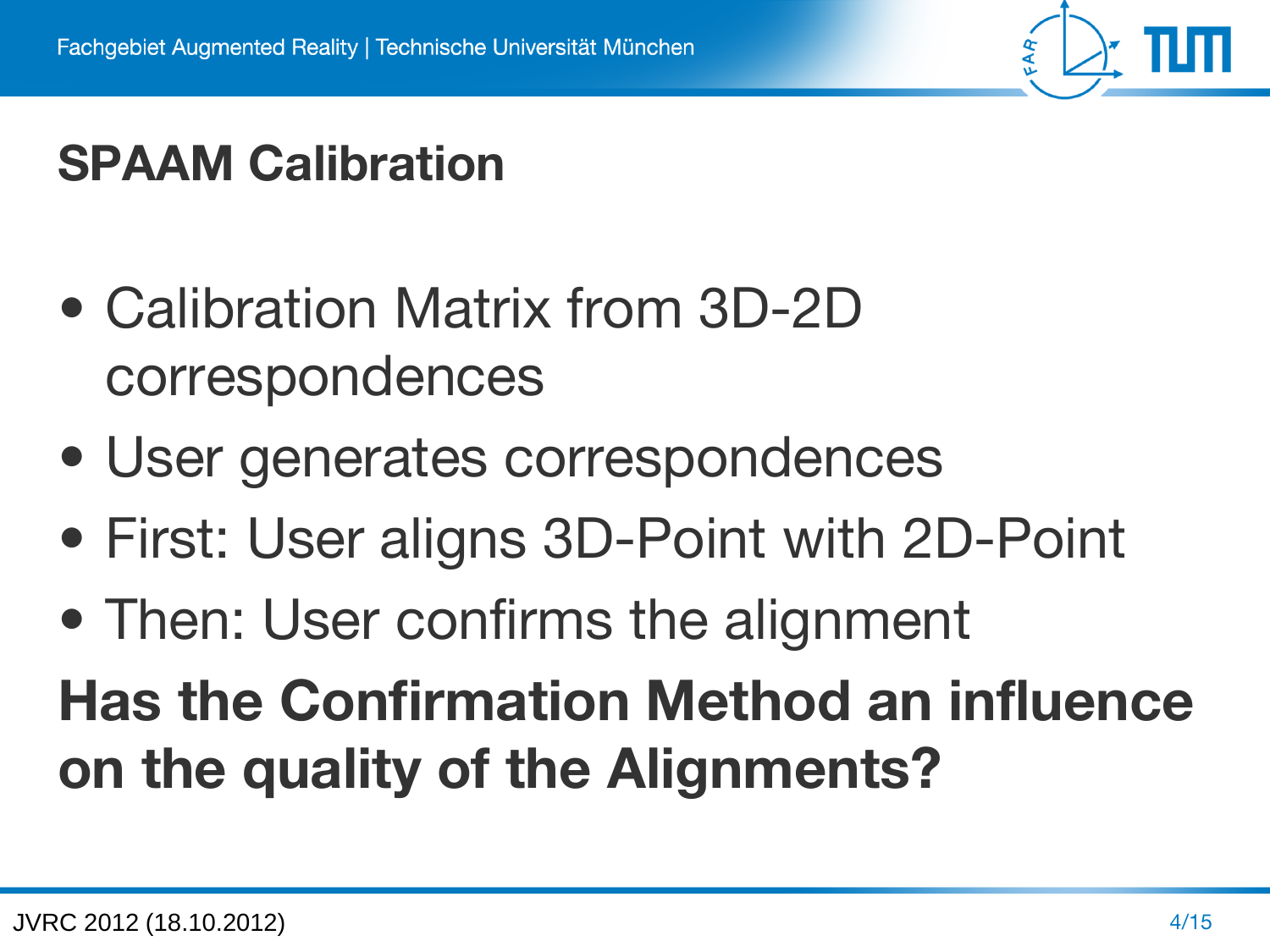

#### **Evaluation of different confirmation methods**







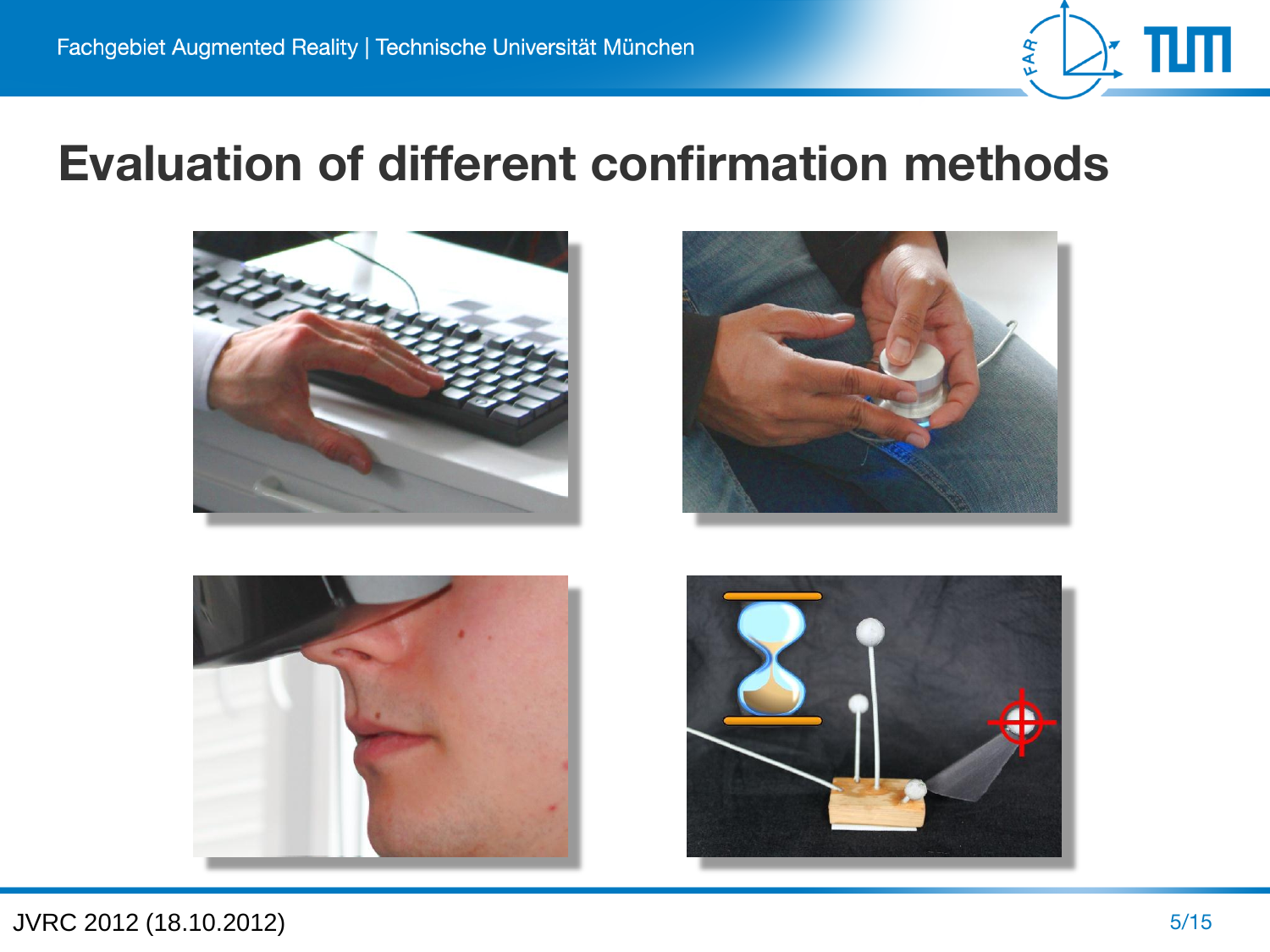### **Setup**



 $\frac{1}{2}$  TIM

FAR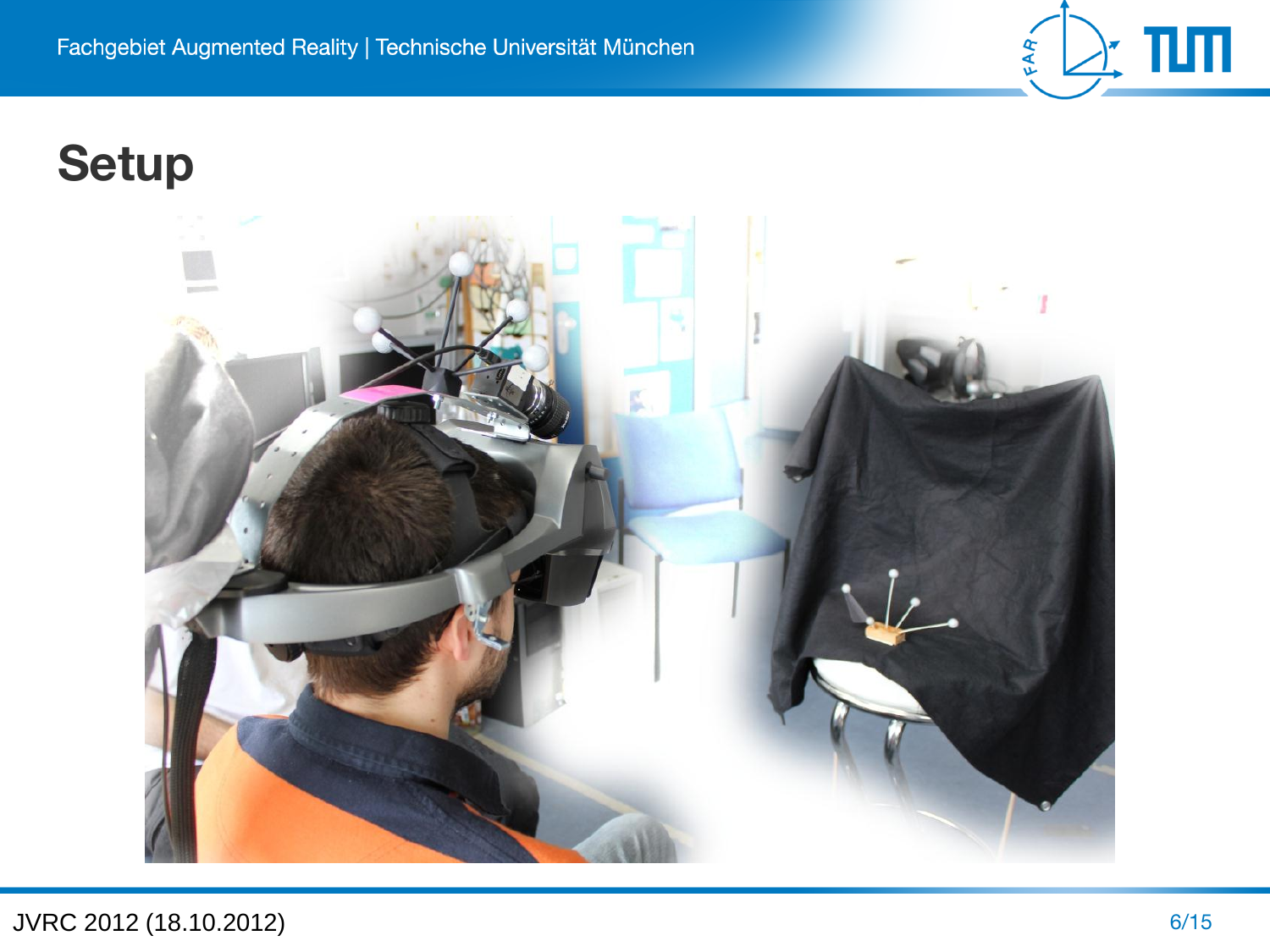

# **Evaluation Design**

- Between subjects
- 24 users (6 users x 4 methods)
- 180 correspondence points per user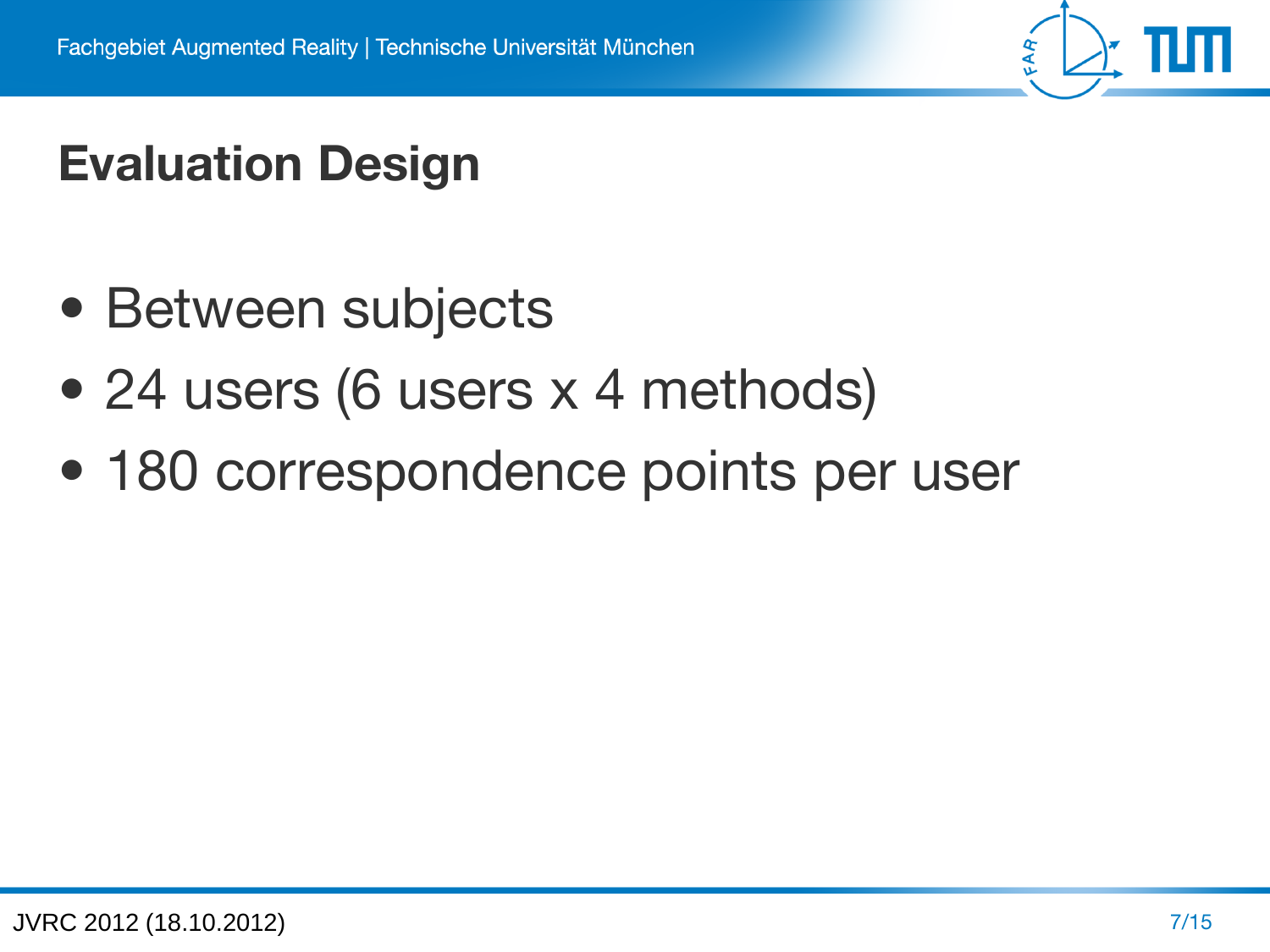### **Evaluation**

- 2D crosshair on the display
- Small 3D sphere on a target
- Align 2D and 3D point
- Confirm the alignment (Keyboard, Button, Voice, Waiting)



FAR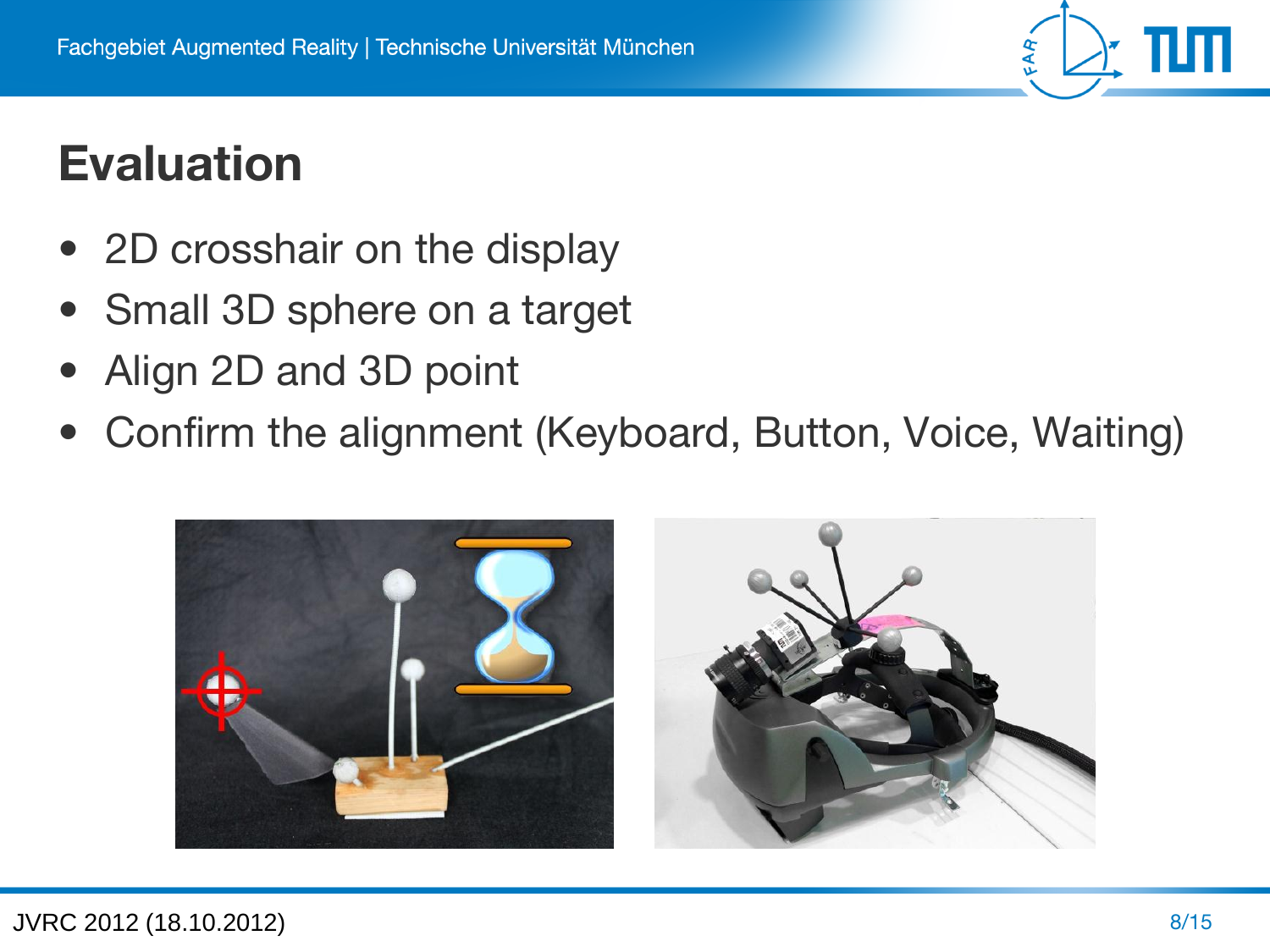

### **How to measure the misalignment?**

- VSTHMD instead of OSTHMD
- Computer graphics measure the difference

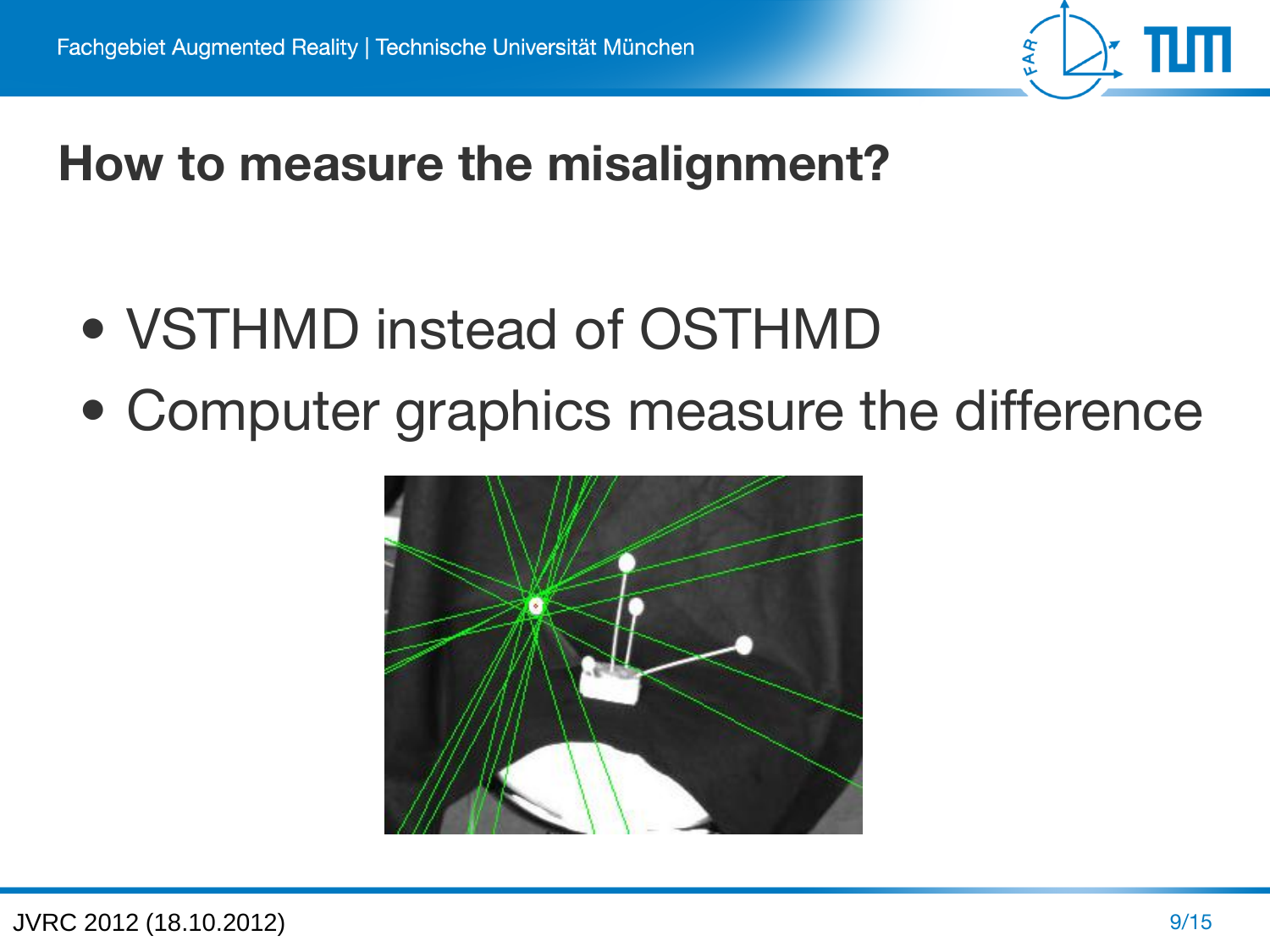

#### **Improve Correspondence Data by Averaging**

- Average correspondence points in different time frames
- All time frames end at time of confirmation
- Waiting method results in the best quality

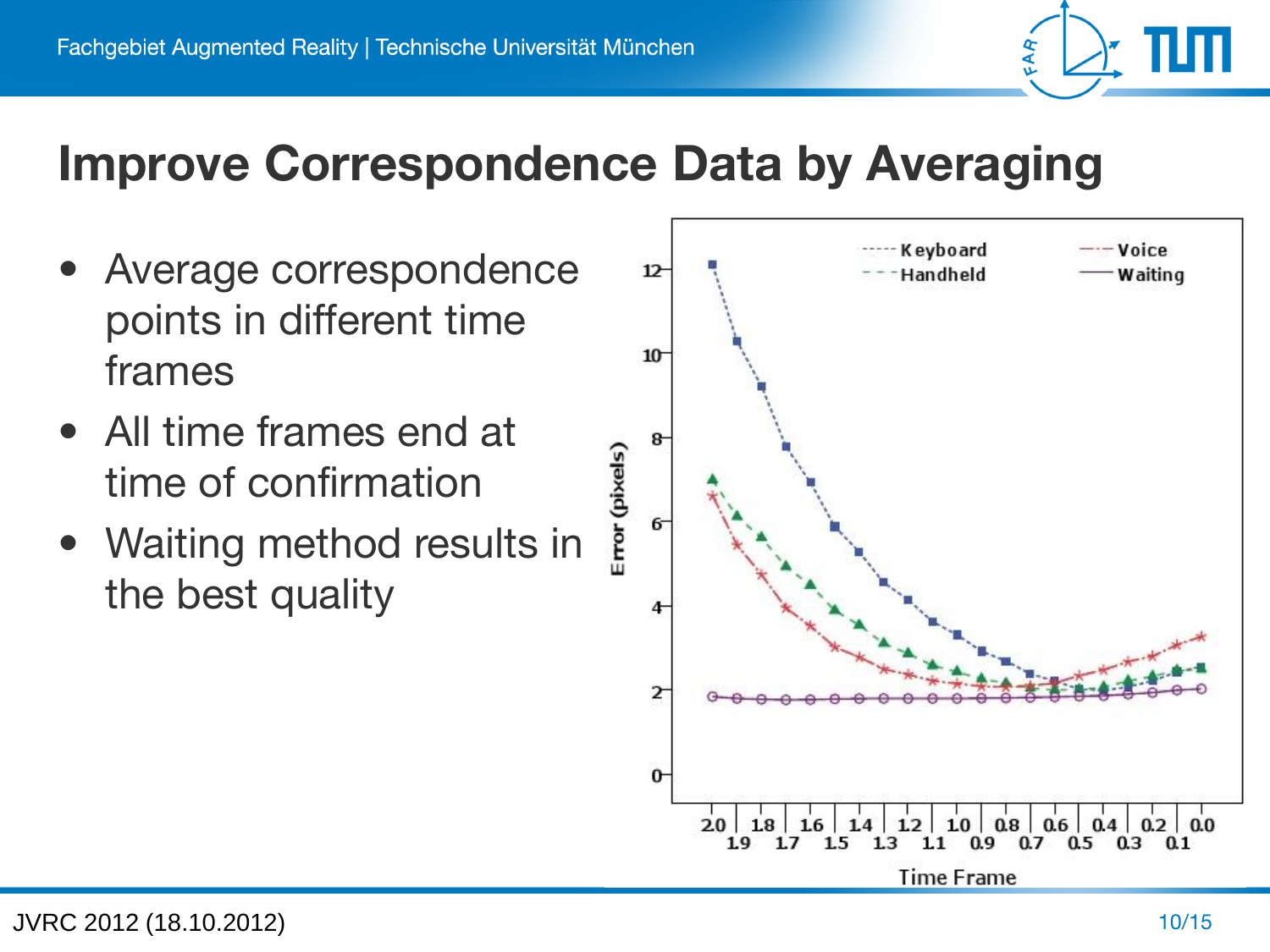FAR

#### **Results**



# Mean Error (in pixels) for each method using the best time frame for each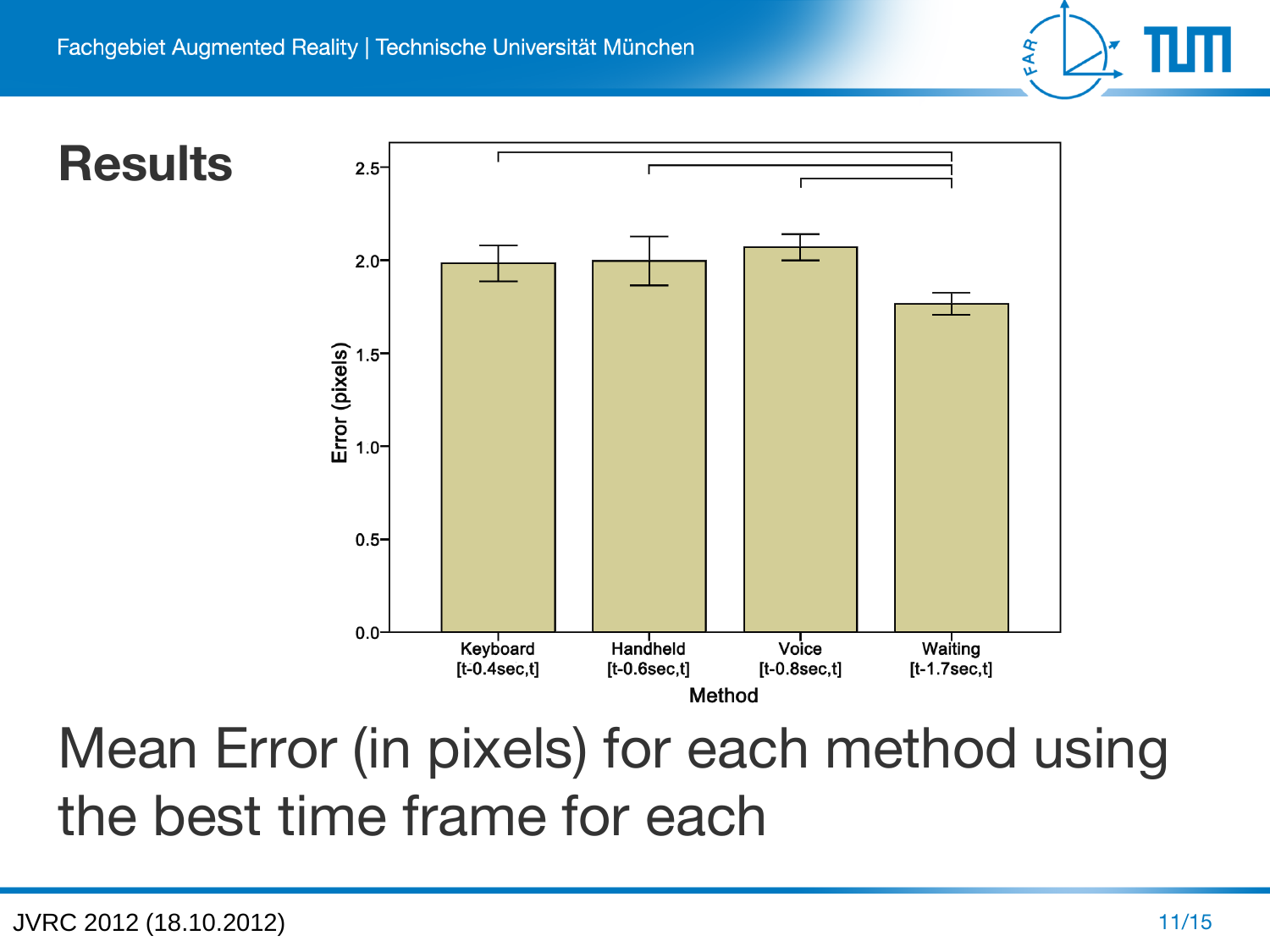# **Validation of Results (numerically)**

- Does a lower residual error also reduce the quality of the overlay? – YES
- Comparison of the User-Generated Matrices with the Ground-Truth (Computer Vision-Generated) Matrices
- Projecting 3D points back to the Display and compared the results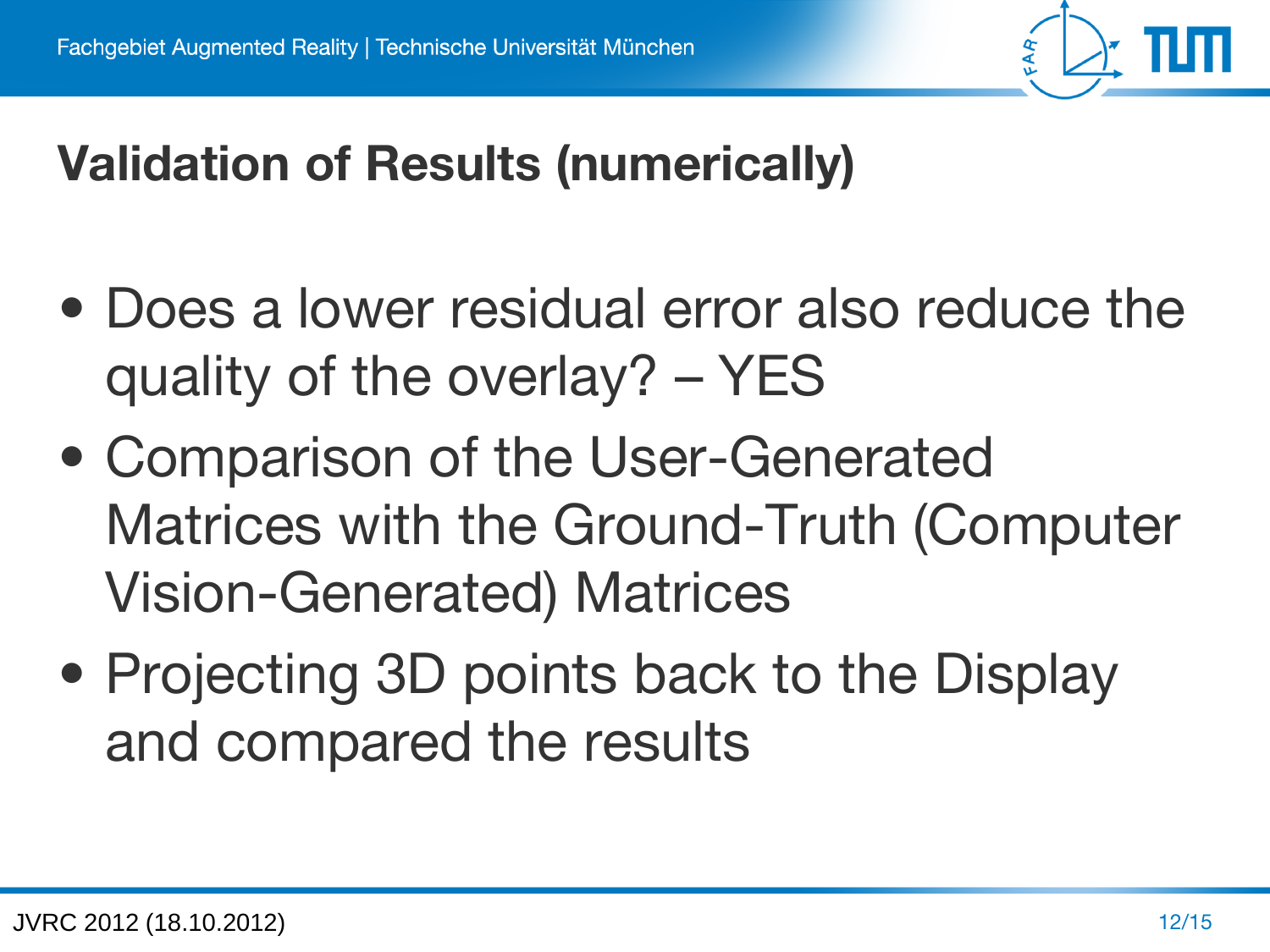

## **Validation of Results (numerically)**

• Waiting method significantly better than the others



JVRC 2012 (18.10.2012)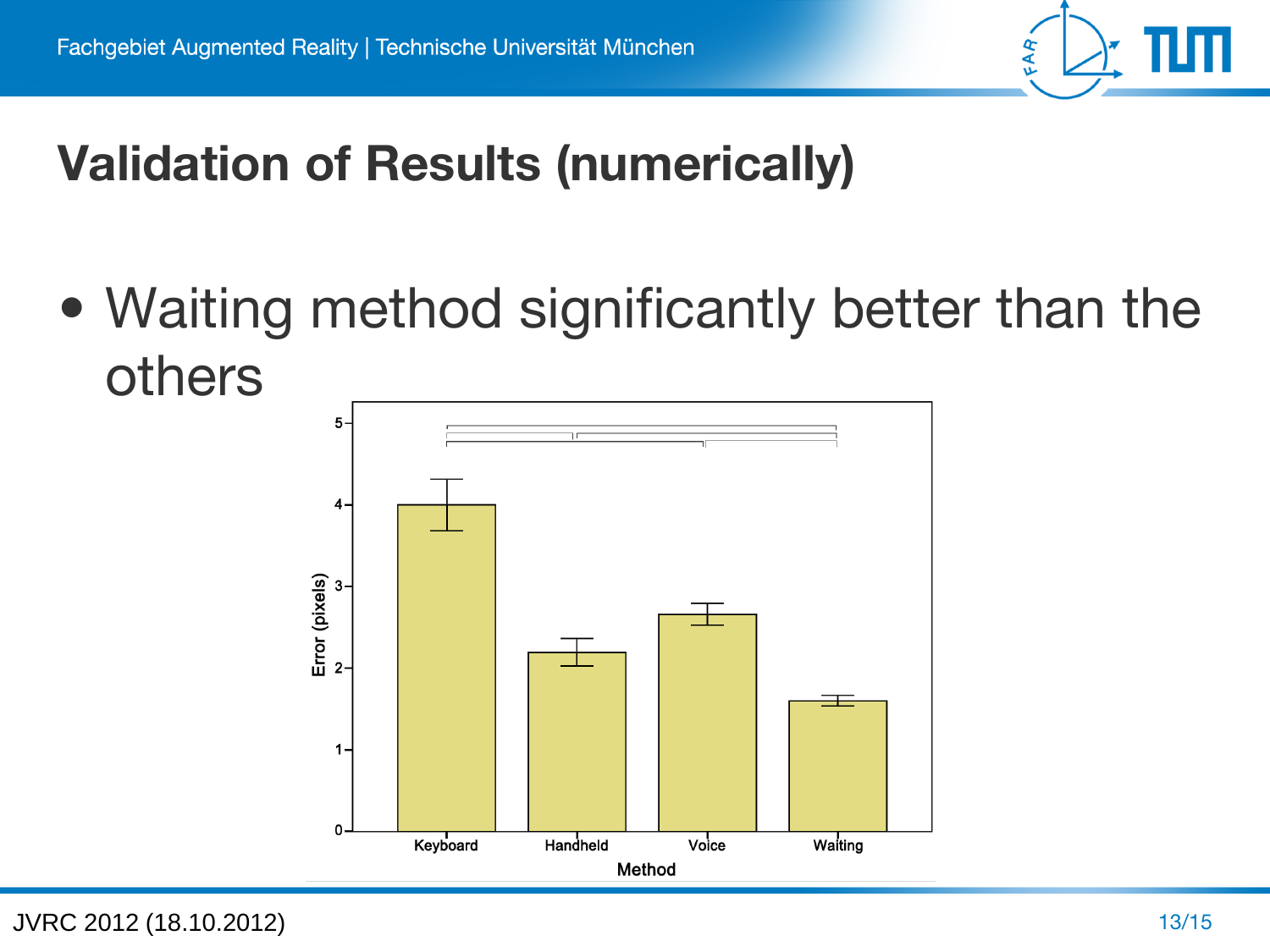

# **Validation of Results (OSTHMD)**

- Second Study with OSTHMD
- SPAAM Calibration with 4 Methods
- Augment a Chessboard with inverse pattern
- Subjective results
- $\Rightarrow$  Waiting best